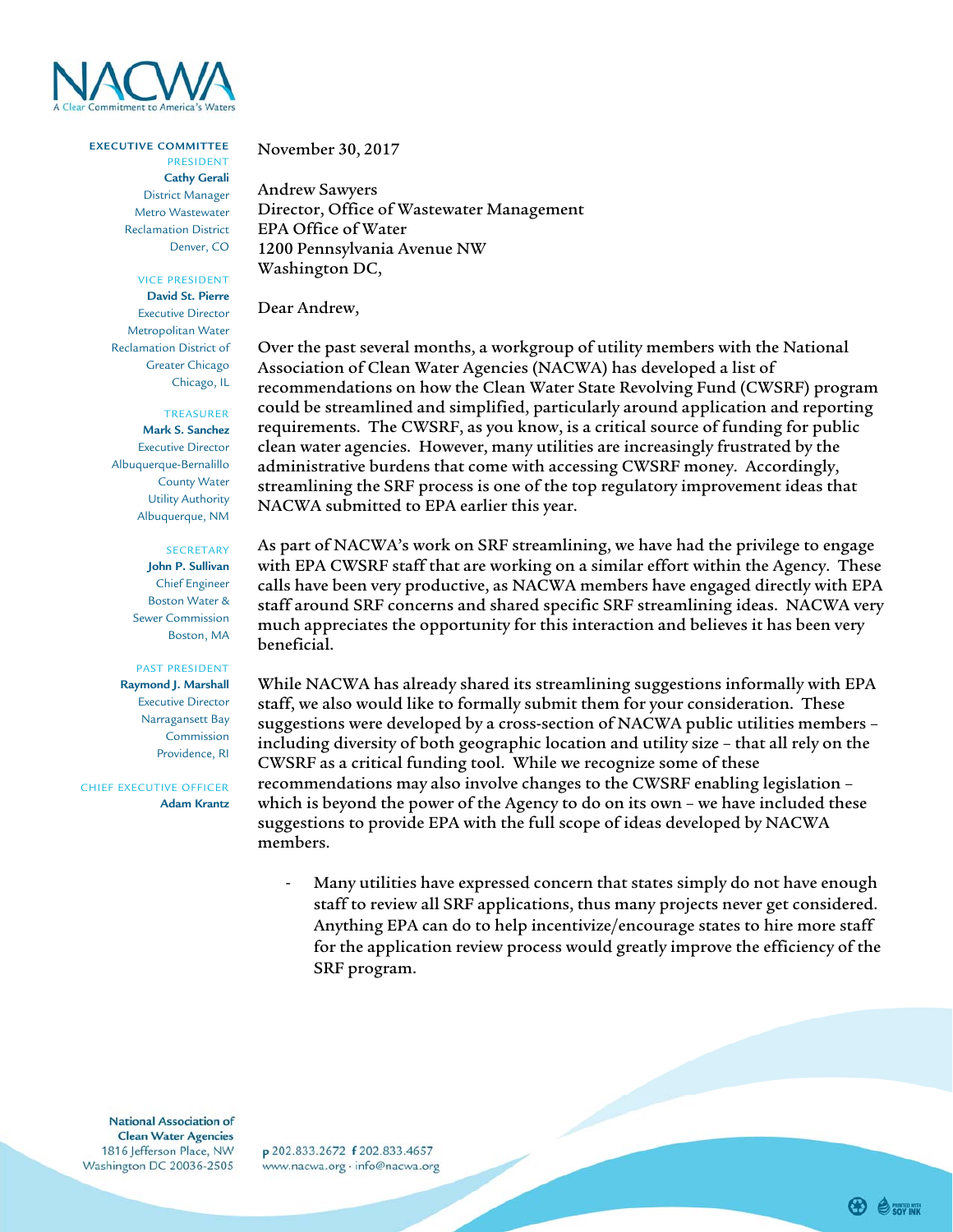- When utilities go to the bond market for funding, they are able to take a "programmatic approach" where they present all of the various, individual projects of a given capital program as part of a whole package. But under the SRF, everything must be applied for on a "project by project" basis, even if all of the projects are part of the same overall program. It would be much more efficient for utilities to apply for SRF funding through a programmatic approach, similar to what is done with the bond market, instead of having to apply for each project separately. This might also encourage more utilities to take advantage of the SRF.
- ‐ Davis-Bacon and Buy America requirements can be some of the largest challenges for utilities in using SRF funds, especially figuring out exactly how to calculate the correct prevailing wage. Some states are better than others at helping utilities work through these requirements. It would be very helpful if EPA could develop a resource around these issues that would help replicate best management practices from state to state and simplify the process for meeting Davis-Bacon/Buy American requirements.
- ‐ Along these lines, many states have additional requirements for SRF loans beyond those required by EPA. But it can be hard for utilities to know/understand exactly which requirements are federal and which are state-based. It would be helpful for EPA to develop a list of "cross cutter" requirements, as well as develop a compendium of SRF requirements for each state – including clear identification for each state of which requirements are federally mandated and which are state mandated. To the extent this compendium highlights that the most burdensome requirements in a particular state are in fact state based, it can help utilities in that state work with their state financing authority to streamline/eliminate the unnecessary state burdens, making the SRF process easier and the prospect of using the SRF more appealing. NACWA is also planning to engage with the Council of Infrastructure Financing Authorities on this issue.
- ‐ Modifying the existing SRF requirements to allow applicants to borrow their reserve requirements as part of the SRF program could be very beneficial. Some municipalities and independent utilities have bond covenants that require a cash reserve for any borrowing. These are generally 10% of the project costs, and are required to be raised in a single year and restricted for the length of the loan. As an example, a \$20 million project funded by the SRF program requires that \$2 million additional to the loan payments must be raised in the first year of the loan, and then restricted for the 20-year term of the loan. This discourages the use of the SRF program, as it can result in significant rate increases just to cover the reserve. When bonding on the open market, municipalities and utilities can borrow the reserve requirement as part of the loan. The inability to include the reserve requirements in the SRF loan keeps utilities that do not have the capacity to raise rates steeply from doing important work. This is most often the case for communities that are economically challenged, face costly regulatory mandates, and are in poor financial position relative to issuing bonds on the open market. Allowing the reserve to be part of the loan opens up the SRF program to new users and allows existing users to do more work.
- ‐ Guaranteeing SRF loans could be another beneficial change to the SRF program. To take the above reserve requirement argument one step further, eliminating the reserve requirement by providing a guarantee on the SRF loan would free up a significant amount of cash to do more or larger projects. This would remove hurdles for utilities that are currently unable to utilize the SRF program, and expand the use by existing participants. Utilizing the example above, a \$20 million project with a \$2